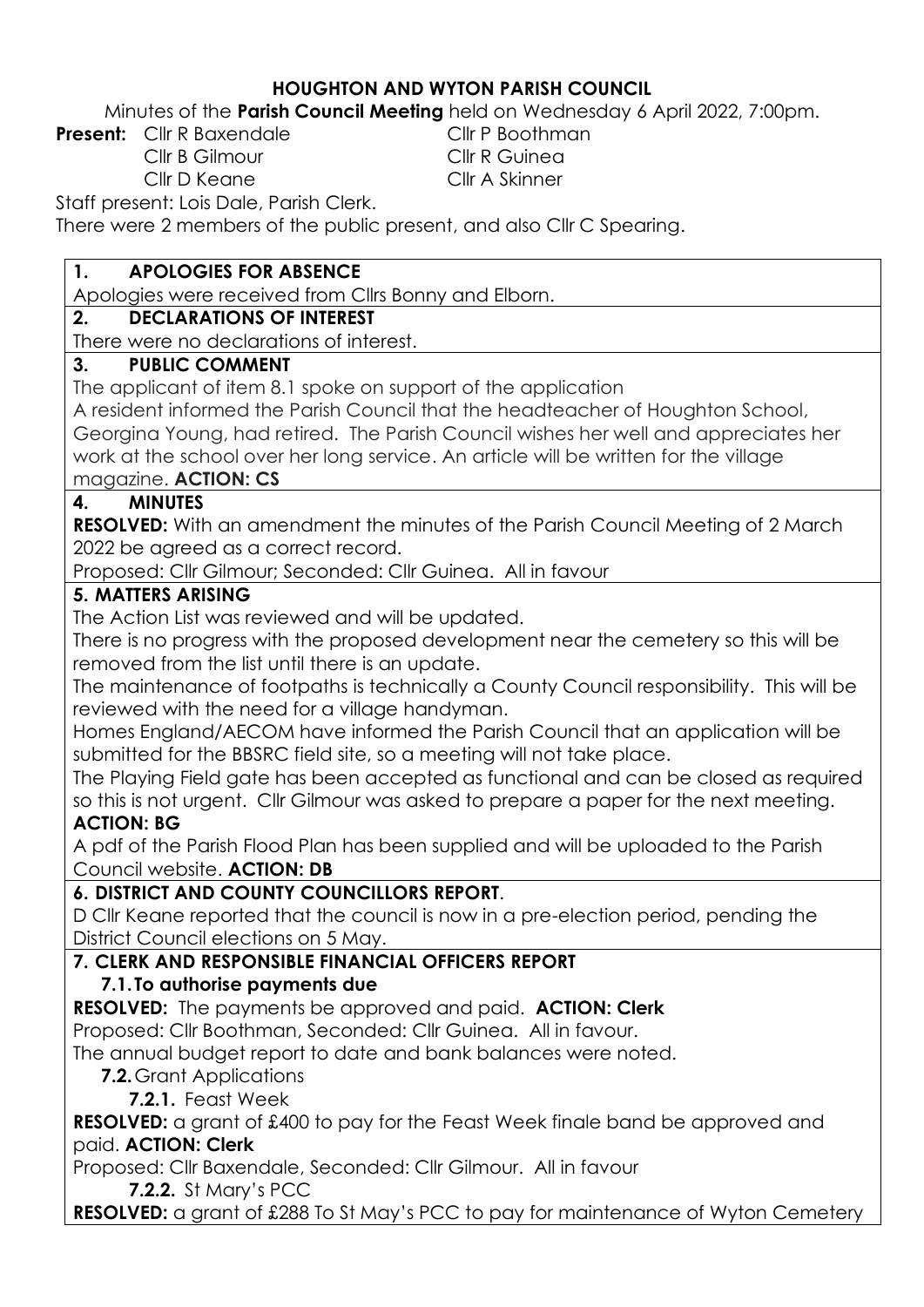be approved and paid. **ACTION: Clerk**

Proposed: Cllr Skinner; Seconded: Cllr Boothman. All in favour

**7.3.** To appoint Internal Auditor for 2021-22

**RESOLVED:** To confirm the decision from 28 June 2021; Internal Audit services will be provided by CAPALC for the 2021-22 AGAR.

Proposed: Cllr Skinner; Seconded: Cllr Guinea. For: 5, Abstentions: 1

**7.4.**Parish and District Council Elections

There were only seven nominations for Parish Councillors for the 2022 elections. All seven will be elected unopposed and will take their seats on 9 May 2022.

Cllrs Bonny and Spearing will be leaving the Parish Council.

Cllr Spearing thanked all the councillors for their work and support during his year as Chairman, and will be happy to support the Parish Council if needed in the future. The Parish Council thanked Cllrs Bonny and Spearing for their service and contributions to the Parish Council and the community.

### **8. PLANNING MATTERS**

**8.1[.Proposed construction of a restaurant, spa, two guest suites and associated](https://publicaccess.huntingdonshire.gov.uk/online-applications/applicationDetails.do?keyVal=R73J9UIKKC700&activeTab=summary)  [parking](https://publicaccess.huntingdonshire.gov.uk/online-applications/applicationDetails.do?keyVal=R73J9UIKKC700&activeTab=summary)** Eagle Mill Country Boutique Rooms Houghton Hill Houghton Huntingdon PE28 2BS Ref. No: 22/00371/FUL

**RESOLVED:** Houghton & Wyton Parish Council recommend that this application is **APPROVED** for the following reasons:

The application complies with Policies 8, 9 & 15 in the Houghton & Wyton Neighbourhood Plan while providing quiet tourism, business expansion and increased employment opportunities.

However, the Parish Council is concerned about ingress and egress from the site and road safety around the current entrance, and that visitors may resort to parking on the verge. We ask that these issues are addressed and conditions to mitigate problems are included.

Proposed: Cllr Keane, Seconded: Cllr Boothman. All in favour

**8.2[.Demolition of modern detached garage and extension, new ground floor](https://publicaccess.huntingdonshire.gov.uk/online-applications/applicationDetails.do?keyVal=R7NLKDIKKK900&activeTab=summary)  [replacement extension and associated alterations.](https://publicaccess.huntingdonshire.gov.uk/online-applications/applicationDetails.do?keyVal=R7NLKDIKKK900&activeTab=summary)** Soma House Post Office And Wayside Huntingdon Road Wyton Ref. No: 22/00461/HHFUL **[Demolition of modern detached garage and extension, new ground floor](https://publicaccess.huntingdonshire.gov.uk/online-applications/applicationDetails.do?keyVal=R7NLKLIKKKA00&activeTab=summary)  [replacement extension and associated alterations.](https://publicaccess.huntingdonshire.gov.uk/online-applications/applicationDetails.do?keyVal=R7NLKLIKKKA00&activeTab=summary)** Soma House Post Office And Wayside Huntingdon Road Wyton Ref. No: 22/00462/LBC

**RESOLVED:** Houghton & Wyton Parish Council recommend that this application is **APPROVED** for the following reasons:

The single storey extension is subservient to the main house, and more cohesive. The removal of the garage and extension will improve the street scene.

We would ask that a condition is made that the remaining area of land released by the garage demolition is not built on to retain the open aspect and character. This should also provide enough space for sufficient off-road parking.

We suggest that consideration should be given to the installation of an electric vehicle charging point if there is not already one on-site.

Proposed: Cllr Boothman, Seconded: Cllr Guinea. For: 5, Abstentions: 1

**8.3[.Proposed Single Storey Rear Extension](https://publicaccess.huntingdonshire.gov.uk/online-applications/applicationDetails.do?keyVal=R8BL9XIKKU500&activeTab=summary)** 11 Townsend Close Wyton Huntingdon PE28 2AR Ref. No: 22/00558/HHFUL

**RESOLVED:** Houghton & Wyton Parish Council recommend that this application is **APPROVED** for the following reasons:

The extension will not be visible from the front or side of the house and provides more practical accommodation.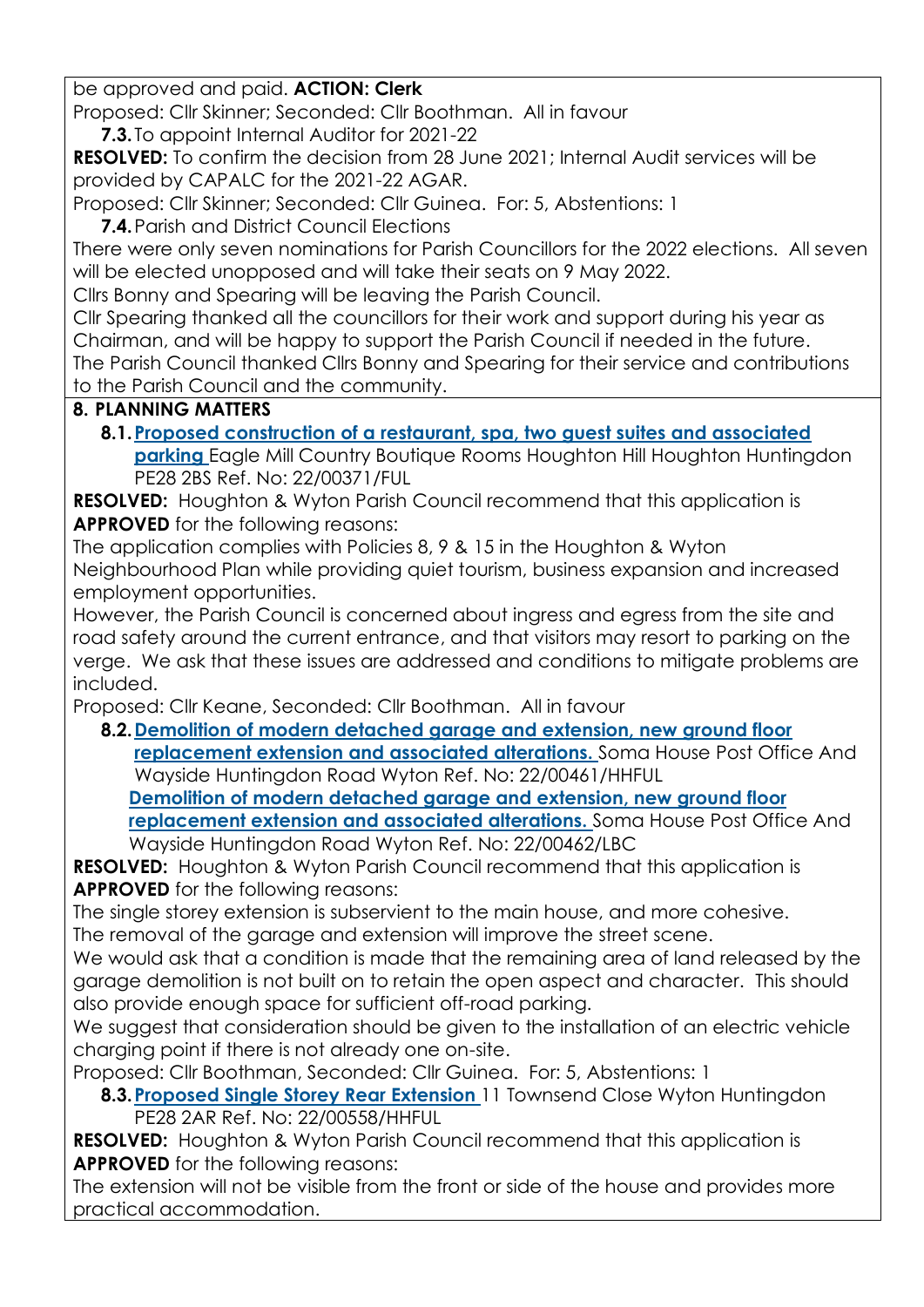The materials will match existing.

Proposed: Cllr Skinner, Seconded: Cllr Gilmour. All in favour

### **8.4.Houghton Grange phases 1 & 2 – updates**

An application for the phase 2 development is expected soon. This will probably be for 120 dwellings and a smaller gap than this Parish Council would like.

**RESOLVED:** Peter Radmall Associates be appointed to carry out a Landscape Assessment of the Phase 2 site and application and also provide a technical note on the contribution the site makes to protecting the green gap between Houghton/St Ives; and prepare a statement of representation to support the PC's objection. This is estimated to cost £3, 750 plus VAT.

Proposed: Cllr Boothman; Seconded Cllr Baxendale. All in favour

Work continues with the appointed lawyer to formulate legal statements.

Comprehensive information will be put together to distribute to District Councillors, residents and neighbouring town and parishes.

It is hoped to have a meeting with HDC Planning officers to discuss affordable housing conditions and the community benefit that should lead from this potential development.

#### **8.5.Other Planning Matters**

Permission has been granted for the Elm tree on the Playing Field behind 46 Victoria Crescent to be trimmed back over the garden.

### **9. RISK ASSESSMENT AND ASSET MANAGEMENT**

A recommended Risk Management Policy will be updated for agreement at the next meeting. This will include assets, employees, volunteers and users of the assets.

Management of risk in the closed St Mary's churchyard will be discussed with the PCC. Assets will be recorded on Parish Online and relevant documents can be uploaded. All necessary training and inspections will be logged and updated as needed.

User guidelines for assets, especially the Pavilion, will be produced or updated. Action lists will be produced to record repairs and control measures.

Pavilion: Items that have been identified as in need of work will be costed and prioritised.

Professional Fire Risk Assessments for the Pavilion, Clock Tower and Office will be arranged.

Users of the Pavilion and Playing Field will be asked for their risk assessments for their activities and they will be provided with a copy of the Parish Council Risk Assessment as relevant.

The list of work that can be completed by a handyman will be scrutinised to prioritise and allocate as appropriate.

Cllr Skinner was thanked for her work on this project.

## **ACTION: AS & Clerk**

#### **10.TIMEBANK**

A new Timebank Coordinator has been appointed and took up post on 21 March. Following a handover she is settling into the role.

#### **11.PLAYING FIELD**

## **11.1. Discussion on the future use/management of Playing Field**

Discussions with the owners of the eastern part of the Playing Field are ongoing.

#### **11.2. Scout Hut**

A meeting will be arranged with the Scout Hut Management Committee

**11.3. To make a decision on a proposed storage shed for the Football Club**  The Football Club have put in a request with a sketch plan to install a storage shed in the Playing Field compound. While the Parish Council is supportive in principle the size and position will need to be looked at in more detail. Should the Club require funds a grant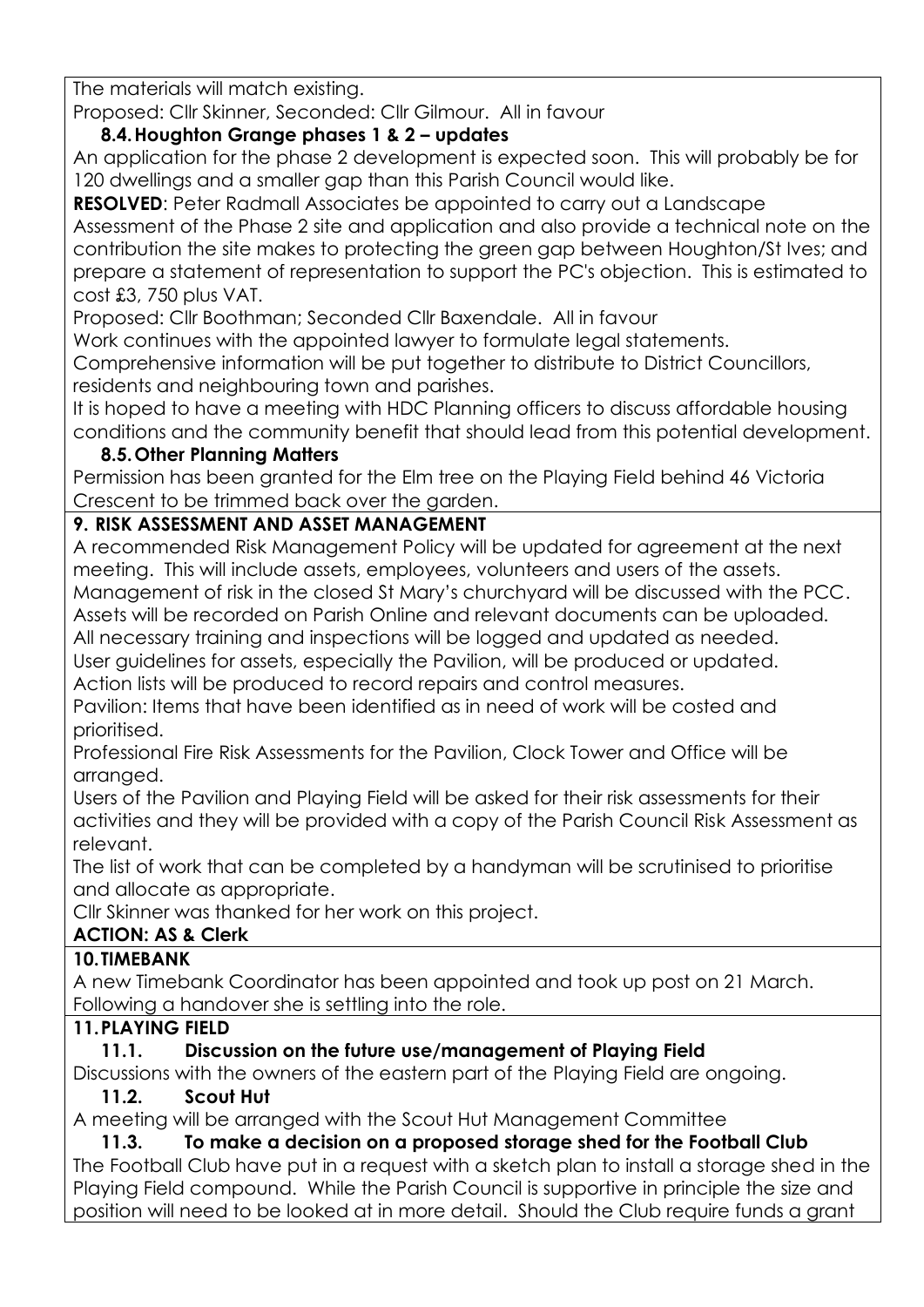application to the Parish Council would be accepted. **ACTION: Clerk**

# **12.QUEEN'S PLATINUM JUBILEE**

## **12.1. Events planning**

The Committee are progressing with plans for an event on 4 June. Publicity is regularly updated and volunteers to help on the day will be requested. Ideas for decorating the village, particularly The Green will be passed onto the committee.

# **12.2. Commemorative trees**

Planting will be planned for the autumn. **ACTION: Clerk**

## **12.3. To discuss marking the Jubilee with refurbishment of the Clock Tower**

A report and quote for any necessary work will be obtained from a local thatcher. **ACTION: RB & Clerk**

# **13.PARISH COUNCIL VISION**

Cllr Guinea was thanked for his work on distilling the research and reports from all councillors into a single document. All councillors were asked to respond with suggestions to allow any changes to be made in time for circulation and discussion at the next meeting. **ACTION: All Cllrs**

# **14. PROJECTS IN THE PIPELINE**

**14.1. A1123 Speed Reduction Local Highway Initiative 2022/23- update** There is no update on this project.

# **14.2. Mill Street Local Highway Initiative 2021/22**

CCC have sent a schematic of the work planned in this project. Councillors were disappointed to see that it only included road markings and some new signs; the original feasibility study from CCC included levelling and surfacing the area opposite the Tea Shop and Gallery as a parking area. C Cllr Dew will be asked to confirm the scope of the project. **ACTION: DK**

## **14.3. Pedestrian / Cycle way on A1123**

A survey needs to be carried out, costings obtained and funding sourced. **ACTION: DK**

#### **14.4. Layby on A1123 – parking restrictions**

# CCC will be asked for a progress report. **ACTION: Clerk**

## **14.5. Cemetery Extension**

Some of the scrub has been removed from the site of this project.

## **15.CORRESPONDENCE**

The Hunts Football Association: The Football Club have been invited to submit a pitch inspection and apply for funding to improve the pitch. The Parish Council will be informed if this progresses.

CCC Flood Risk Management Strategy: The documents for this are now available on NALC Smaller Councils Committee: This committee will be asked to consider the following subjects: help and advice on our responsibilities and how to get effective representation and respect at District and County Council level.

CAMSAR: This organisation is collecting clothes and similar items for donation to Ukrainian refugees via Ukraine Lifeline. They ask that any donations are taken to their head office at Pymoor, Ely. In the future they are hoping to place collection bins for unwanted clothing and bedding in suitable car parks. It was thought that there is already a collection bin at the Three Horseshoes; this will be checked. **ACTION: Clerk** Damaged Bridge on footpath 3: a resident reported a missing plank on a large bridge between the campsite and the river. They have reported this to CCC who have installed a temporary cover.